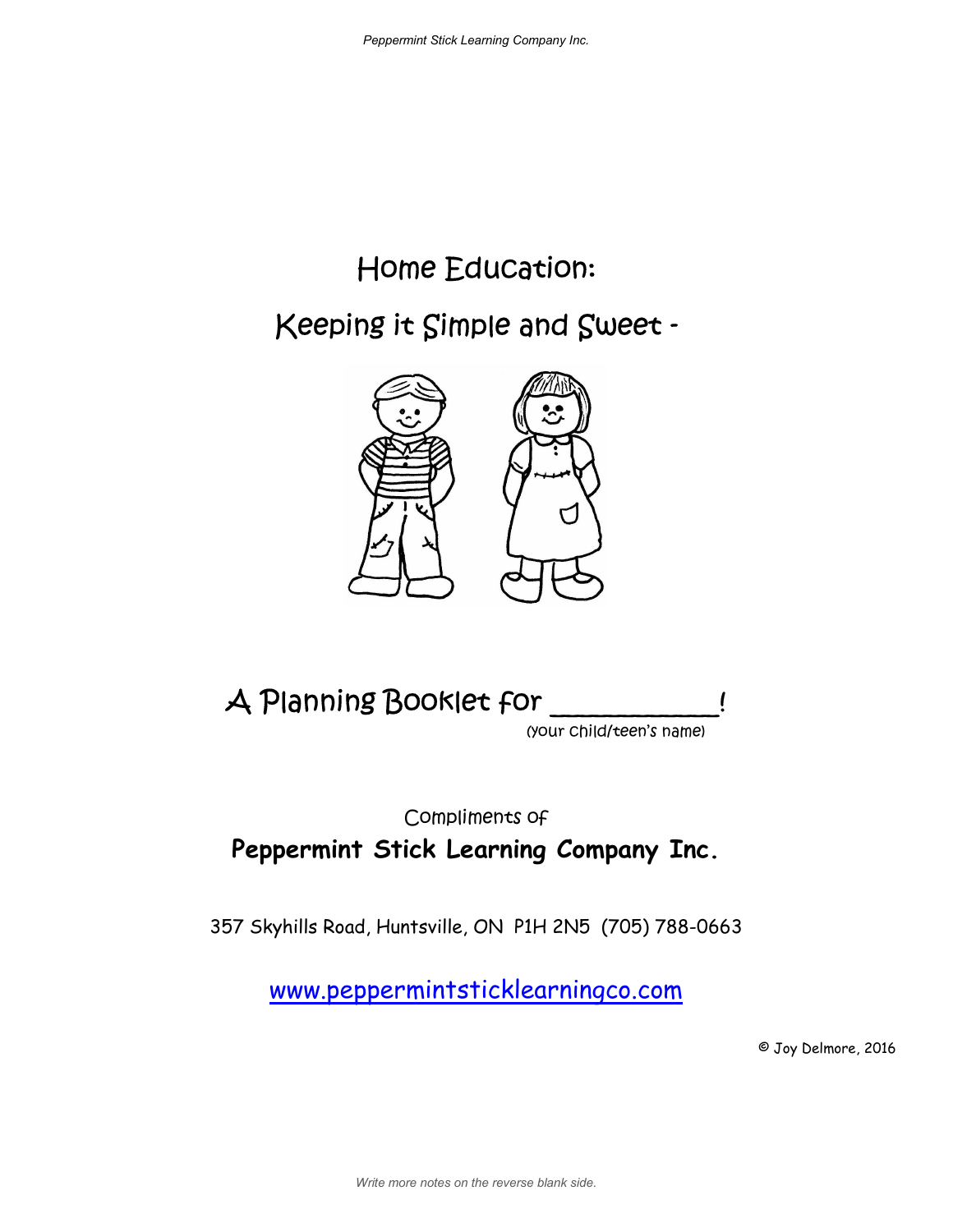### Teaching the Arts

#### **There are many aspects to teaching the arts. Pick a reasonable variety of skills each year to focus on. (Circle or highlight below.)**

| How to Draw (basic)                                                                                   | How to Draw<br>(e.g. shading,<br>perspective, enlarging)                                                  | <b>Colours and Various</b><br>Media (e.g. paint, chalk,<br>charcoal)     | Painting Techniques (e.g.<br>straw blowing, dots,<br>blending)                                                  |
|-------------------------------------------------------------------------------------------------------|-----------------------------------------------------------------------------------------------------------|--------------------------------------------------------------------------|-----------------------------------------------------------------------------------------------------------------|
| Cutting and Molding<br>Techniques (e.g. scissors<br>skills, curling, various<br>folds, wax, dough)    | <b>Skills with Fasteners</b><br>(string, split pins, glue,<br>tape, screws, nails)                        | Photography, Digital Arts,<br><b>Visual Presentation Skills</b>          | Art History & Styles (e.g.<br>abstract, watercolour,<br>Canadian artists,<br>recycling in art)                  |
| Textures (e.g. natural<br>such as sand, pressed<br>flowers, stones)                                   | Speech & Drama Skills<br>(e.g. recitation,<br>movement to tell a story,<br>costume design. voice<br>tone) | Poetry (writing,<br>comprehension,<br>expression)                        | Music Theory (e.g.<br>reading note names,<br>rhythm, the staff, key<br>signatures)                              |
| Music History & Styles<br>(e.g. classical<br>composers, psalms,<br>modern, Biblical<br>standards for) | Musical Instruments (e.g.<br>brass, woodwinds,<br>orchestra, piano lessons)                               | Vocal Music (e.g. alto,<br>soprano, quartet, choir,<br>clarity of words) | Home Economics (e.g.<br>sewing, cake decorating,<br>knitting, embroidery,<br>woodworking, floral<br>gardening,) |

### Fun & Meaningful Physical Activities

#### **Each child should have both a time to work and a time to play. (Home organization tips are printed in our catalogue.) Here are a few suggestions for helping him/her to grow in maturity, strength, endurance, and flexibility:**

- $\triangleright$  Choose a different physical skill each month to especially work on after warm-up stretches (e.g. walking, running, throwing, kicking, shoveling (snow?!), balance, jumping/hopping).
- $\triangleright$  Communication: Model good sportsmanship encourage one another daily. Spend time together with family and friends to play and talk/visit. Purposely allow time in homeschool association meetings for the children/teens to get to know each other socially, rather than just having them listen to a presenter in a group setting.
- Toys: Look for toys that are also tools (e.g. child-size mop, measuring tape). For B-day and Christmas gifts, consider adding little by little over the years to your child's toolbox and/or hopechest with "real" grown-up items (e.g. wrenches, a plate, a serving spoon, oven mitts, BBQ tongs)
- $\triangleright$  As toys/playtime are grown out of, increase practical hobbies and craft skills. Teach children how to enjoy free time with their hands rather than just reading or watching a screen (e.g. tie a quilt, wood-burning, photography).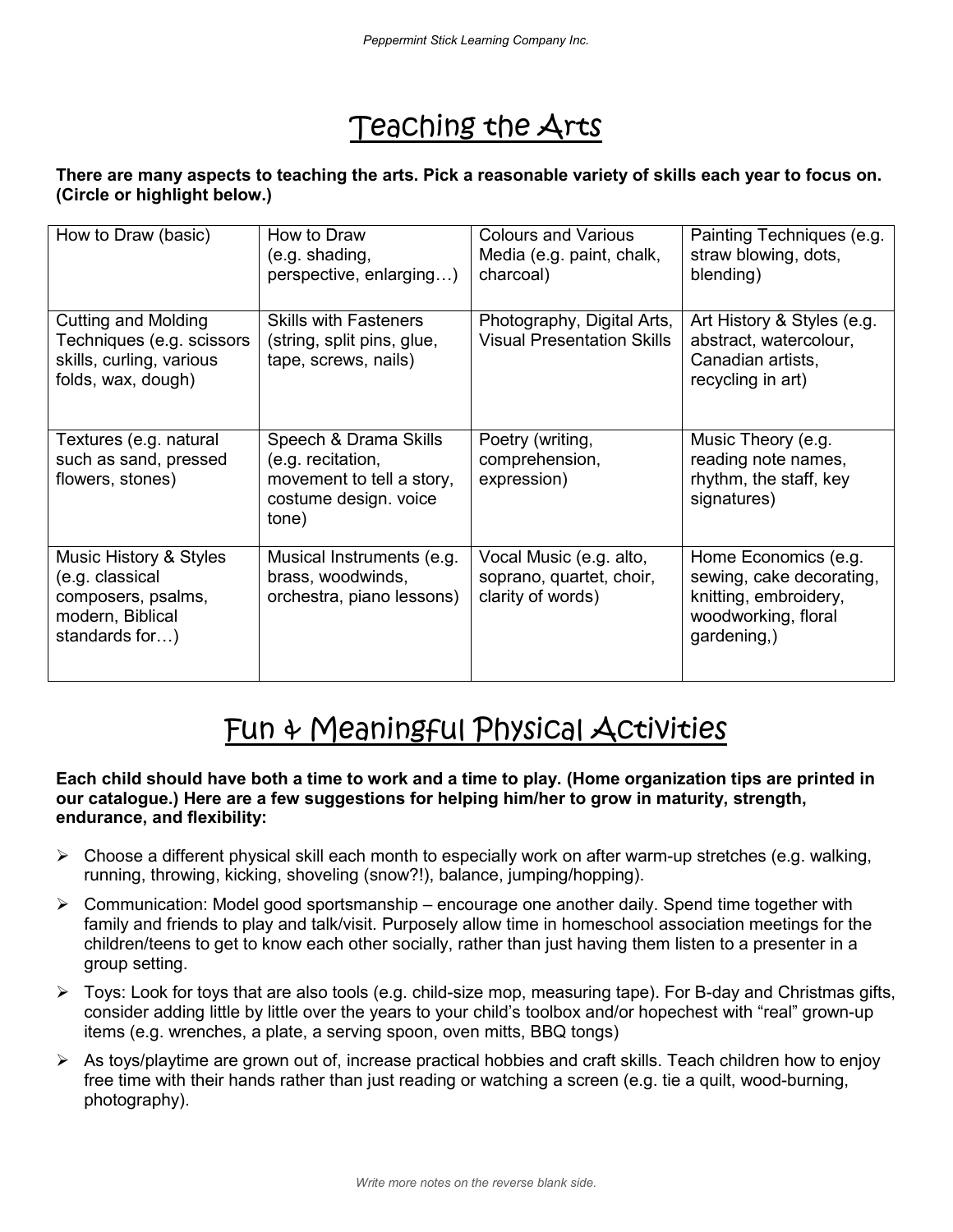### My Reading Plan

#### **Fill in your curriculum workbooks, sub-topics, or book titles to study for this year, below:**

**Literacy** (learning how-to read...phonics, sight words, spelling):

 $\_$  . The contribution of the contribution of  $\mathcal{L}_\mathcal{A}$ 

\_\_\_\_\_\_\_\_\_\_\_\_\_\_\_\_\_\_ \_\_\_\_\_\_\_\_\_\_\_\_\_\_\_\_\_\_ \_\_\_\_\_\_\_\_\_\_\_\_\_\_\_\_\_

\_\_\_\_\_\_\_\_\_\_\_\_\_\_\_\_\_\_\_\_\_\_\_\_\_\_\_\_\_\_\_\_\_\_\_\_\_\_\_\_\_\_\_\_\_\_\_\_\_\_\_\_\_\_\_\_\_\_\_\_\_\_\_\_

\_\_\_\_\_\_\_\_\_\_\_\_\_\_\_\_\_\_\_\_\_\_\_\_\_\_\_\_\_\_\_\_\_\_\_\_\_\_\_\_\_\_\_\_\_\_\_\_\_\_\_\_\_\_\_\_\_\_\_\_\_\_\_\_

Fluency (practicing reading skills...book titles, readers) and Comprehension (understanding and analysing a variety of reading materials and genres... biographies, novels in  $2^{nd}$  person, stories that teach lessons, classics and other adventure novels, etc.):

**Literacy Tips:** 

- $\triangleright$  A child is ready to learn how to read when he/she wants to know the words in his/her environment such as his/her own name written on things, the cereal box, the road sign "STOP", etc. This is usually around 3-5 years old.
- $\triangleright$  Print words and simple sentences in large print (e.g. font size should be 16-20 pt or greater). You might want to draw around the word to show its boxed-shape of tall, short, and below-the-line letters. The child can also copy the pattern of the letters by arranging letter manipulatives together – chunky letter blocks are far better for little hands to grasp and stay motivated with than thin/flat paper pieces. (Plastic letter cubes are really nice but wooden word game pieces or homemade thick boxboard squares are OK.)
- $\triangleright$  While you are reading a book (or singing in a hymn book at church), don't point in a jerky motion. Fluency is better learned by sliding your (or their) finger along the paper or simply placing a plain bookmark under the line of words that are being read.
- $\triangleright$  Pictures add to the enjoyment of a story. Storylines and simple sentences based on a child's language in a child's world (avoid just using adult-level vocabulary in novels) help to teach literacy in a gentle manner – beginning with what a child knows and building on that knowledge to what he/she can discover in the local community and beyond.
- $\triangleright$  Because the Bible is so unique as THE living Book, daily reading from it as a family will be powerful in its impact for life and eternity. Why not read the actual Word of God (and not just depend on someone's less-than-perfect summary in a popular Bible storybook)?
- $\triangleright$  There is value in purchasing books for your own family, rather than just using borrowed library books... your child can read books from your shelves over and over whenever he/she wants, which practices independent learning and teaches by repetition. We sell many books and readers which help children to read and love it. And our "Let Me Read" reading program works with YOUR CHOICE of storybooks and/or readers.  $\odot$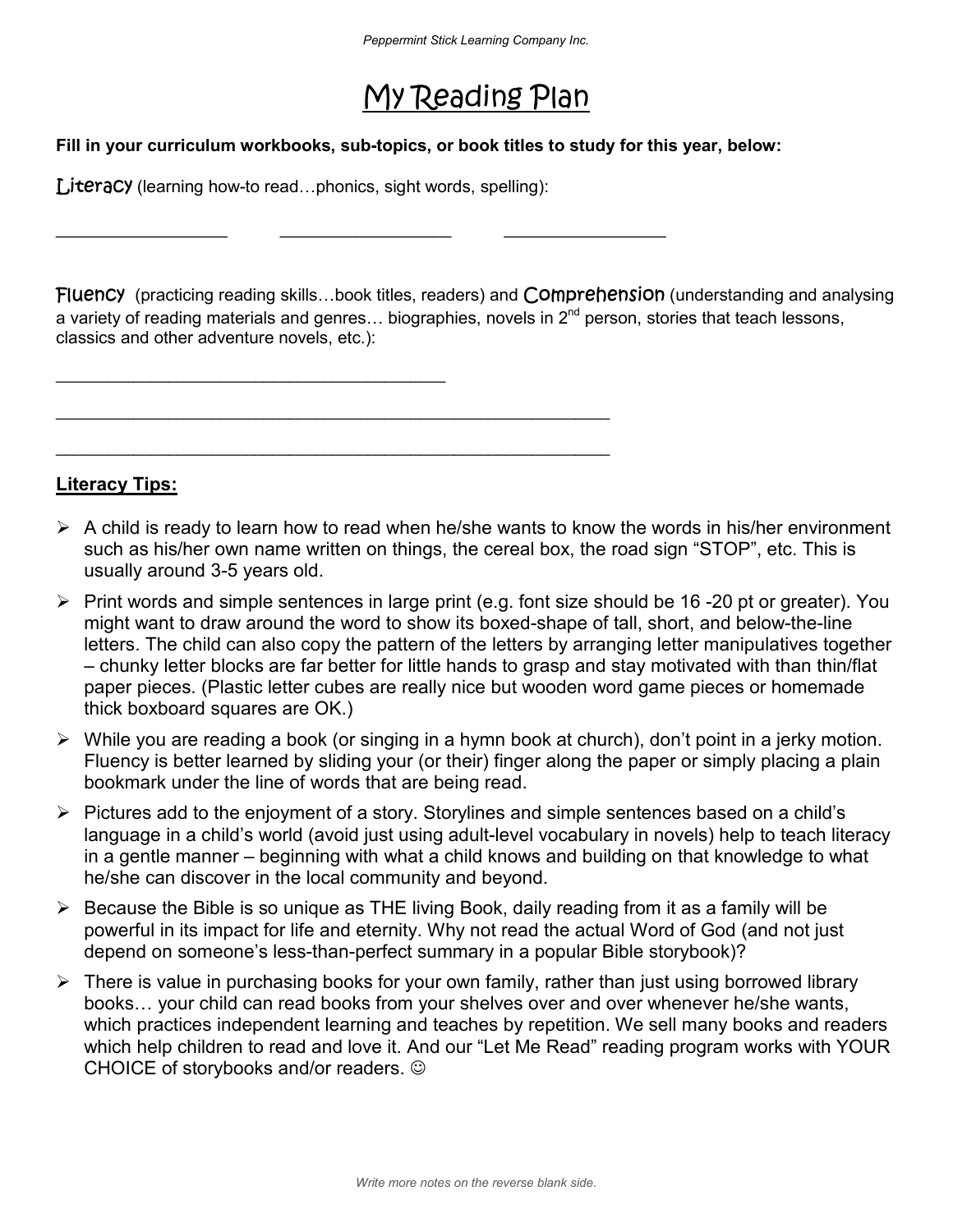## My Writing Plan

**Fill in your curriculum, supplies, reference books used for teaching about writing and underline subtopics you want to cover this year:** 

Printing/Handwriting: The contract of the contract of the contract of the contract of the contract of the contract of the contract of the contract of the contract of the contract of the contract of the contract of the cont

\_\_\_\_\_\_\_\_\_\_\_\_\_\_\_\_\_\_\_\_\_\_\_\_\_\_\_\_\_\_\_\_\_\_\_\_\_\_\_\_\_\_\_\_\_\_\_ \_\_\_\_\_\_\_\_\_\_\_\_\_\_\_\_\_\_\_\_\_\_\_\_\_\_\_\_\_\_\_\_\_\_\_\_\_\_\_\_\_\_\_\_\_\_\_

Supplies to gather (special pencils, eraser, clothespins, cue cards, red-blue-blue-red lined paper, etc.):

Creative Writing: \_\_\_\_\_\_\_\_\_\_\_\_\_\_\_\_\_\_\_\_\_\_\_\_\_\_\_\_\_\_\_\_\_\_\_\_

Outlining to Write Lists Letters/Notes Poetry & Prose Reports Speeches Stories and Journals (e.g. adventures, personal narratives) Essays (expository, persuasive) Summarization **Elaboration** Publishing (e.g. graphics, references, handmade books, margins) Figures of Speech & Literary Terms Notetaking Skills

#### Grammar: \_\_\_\_\_\_\_\_\_\_\_\_\_\_\_\_\_\_\_\_\_\_\_\_\_\_\_\_\_\_\_\_\_\_\_\_\_\_\_\_\_\_\_

**Capitalization Punctuation** Parts of Speech, Subjects & Predicates Kinds of Sentences (e.g. exclamatory, dialogue, varying order of words, etc.) Types of Words (contractions, compounds, synonyms, antonyms, homonyms) Editing/Proofreading Skills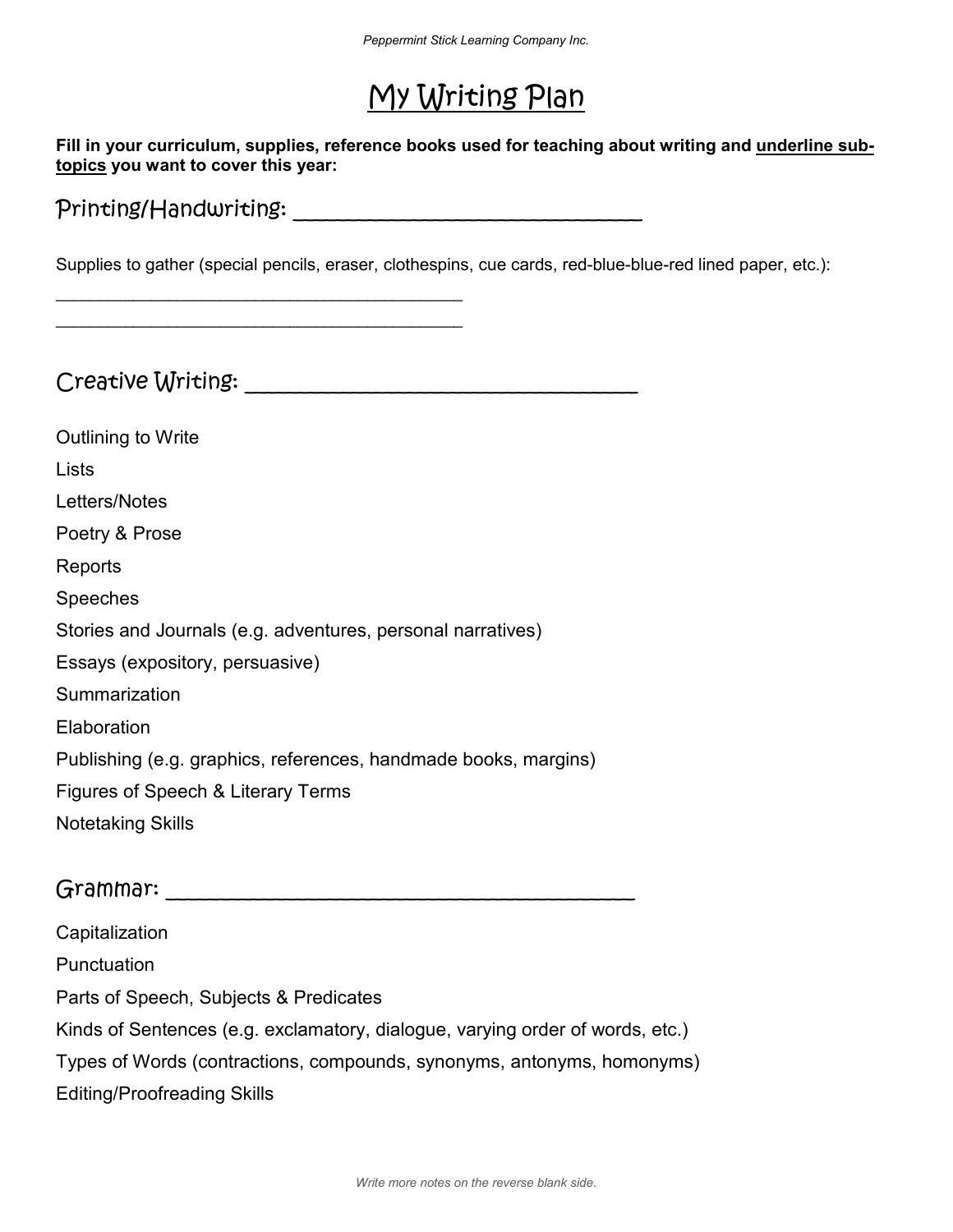### My Math Program

Fill in your mathematics curriculum (including any reference books or teaching websites) on the line below. You can write in the boxes about the fun hands-on math manipulatives, games, storybooks, and/or visuals that you'd like to use to put some "pep" into making math skills stick well! For a free hand-out on what to use and how to use various math manipulatives, see our website or e-mail us.

 $\overline{\phantom{a}}$  , and the contract of the contract of the contract of the contract of the contract of the contract of the contract of the contract of the contract of the contract of the contract of the contract of the contrac

| Math Topics                          | Fun to Teach with |  |  |
|--------------------------------------|-------------------|--|--|
| Numbers and Operations:              |                   |  |  |
| Counting and Number Sense            |                   |  |  |
|                                      |                   |  |  |
| Adding, Subtracting,                 |                   |  |  |
| Multiplying, Dividing                |                   |  |  |
| Money                                |                   |  |  |
| Geometry:                            |                   |  |  |
| $Shapes - 2D$ and $3D$               |                   |  |  |
|                                      |                   |  |  |
| Perimeter and Area                   |                   |  |  |
|                                      |                   |  |  |
| Angles                               |                   |  |  |
| <u>Measurement:</u>                  |                   |  |  |
| Time (Clock, Calendar, elapsed)      |                   |  |  |
| Metric Weight, Length, Capacity      |                   |  |  |
| Patterns and Algebra:                |                   |  |  |
| Patterning (and Sorting)             |                   |  |  |
| Percent and Fractions                |                   |  |  |
| <b>Exponents and Roots</b>           |                   |  |  |
| <b>Equations and Expressions</b>     |                   |  |  |
| Data Analysis, Probability, 4 Logic: |                   |  |  |
| Graphing & Statistics                |                   |  |  |
| Estimation                           |                   |  |  |
| Problem Solving                      |                   |  |  |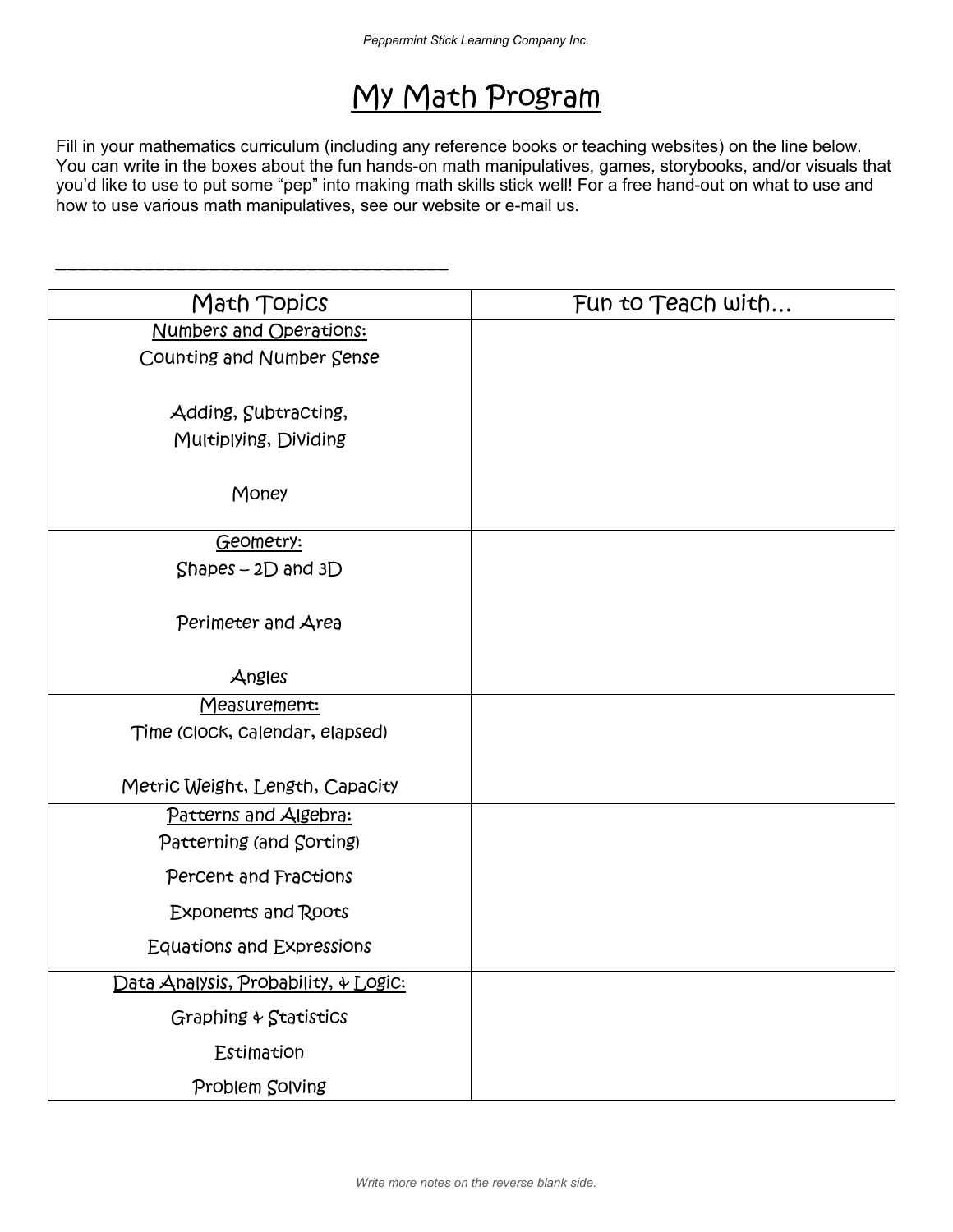## My Science Lesson Ideas:

**Field trips:** 

**Supplies needed** (for investigations and inventions)**:**

**Reading material** (books, magazines, websites)**:**

**Audiovisuals** (DVDs, posters)**:**

**Student documentation of learning** (notebooking, worksheets, tests, science fair projects, etc. – how will they SHOW what they've learned)**:**

#### **Topics for this year:**

Suggestion: With a light-coloured crayon, **highlight a variety of 4-5 boxes each year** to teach. Ideally, students should go through the topics in the boxes twice throughout their 8-9 preschool/elementary years. For example, the first 4 years cover an introductory level of these topics, then the next 4 years cover them more in-depth, preparing students for even more detailed studies in their teen years and beyond.

| <b>Life Science</b><br>(Biology<br>including origins) | Earth & Space<br><b>Science</b><br>(Environmental<br>including origins) | <b>Physical Science</b><br>(Physics)                                      | <b>Chemical Science</b><br>(Chemistry)                                                           | <b>Health Sciences</b><br>(can be part of<br><b>Phys.Ed lessons</b><br>instead) |
|-------------------------------------------------------|-------------------------------------------------------------------------|---------------------------------------------------------------------------|--------------------------------------------------------------------------------------------------|---------------------------------------------------------------------------------|
| Plants                                                | Cycles (daily,<br>seasonal, moon)                                       | Stable Structures,<br>Mechanical forces.<br>Engineering &<br>Construction | <b>Properties of Matter</b><br>and Materials (e.g.<br>density, rough,<br>floats,<br>transparent) | <b>Nutrition and Food</b><br>Prep.                                              |
| Animals                                               | Astronomy                                                               | Simple Machines,<br>Gears, Work,<br>Movement                              | <b>Changes of Matter</b><br>(solids, liquids,<br>gases, melting pts);<br>pure versus<br>mixtures | Habits (hygiene,<br>sleep, exercise,<br>dealing with stress,<br>peers)          |
| Ecology                                               | Meteorology, Flight &<br>Air, Wind and Water<br>Energy                  | Light & Sound,<br>(e.g. reflection,<br>refraction, waves)                 | Conservation of<br>Matter and Energy,<br><b>Chemical Reactions</b>                               | Disease & Injury<br>(e.g. safety, first<br>aid, care,<br>disabilities)          |
| Microbiology, Cells<br>& Genetics                     | Geology (soils, rocks,<br>minerals)                                     | Electricity,<br>Magnetism,<br>Radiation, Heat                             | Water and other<br><b>Fluids</b>                                                                 | Human Biology<br>(e.g. systems,<br>organs, life stages,<br>reproduction)        |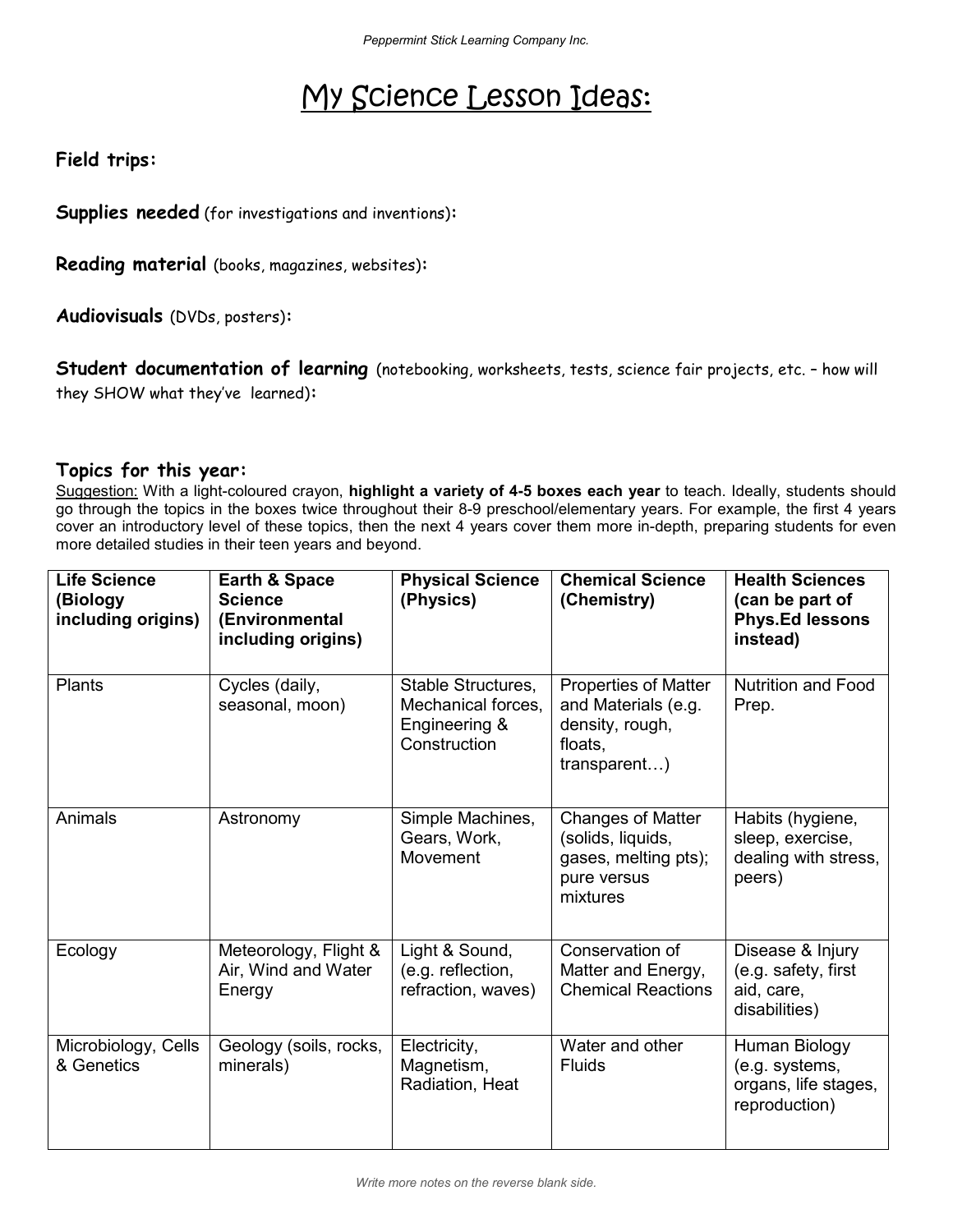### My History & Geography Lesson Ideas:

**Field trips:** 

**Supplies needed** (for projects)**:**

**Reading material** (books, magazines, websites)**:**

**Audiovisuals** (DVDs, posters)**:**

**Student documentation of learning** (notebooking, worksheets, tests, research projects, etc. – how will they SHOW what they've learned)**:**

#### **Topics for this year:**

Suggestion: With a light-coloured crayon, **highlight 1 column or 2 boxes each year** to teach. Ideally, students should go through the topics in the boxes twice throughout their 8-9 preschool/elementary years. I like to combine both of the "geography" columns so that I can rotate the topics approximately every four years, although mapping skills are something that typically could be included every year (e.g. local maps, historical maps).

| <b>Government &amp;</b><br>Society<br>(Social Studies)                                                                | <b>Canadian History</b>                                                                                                                     | <b>World History</b>                                                                                                                      | <b>Canadian</b><br>Geography                                                                                              | <b>World Geography</b>                                                                       |
|-----------------------------------------------------------------------------------------------------------------------|---------------------------------------------------------------------------------------------------------------------------------------------|-------------------------------------------------------------------------------------------------------------------------------------------|---------------------------------------------------------------------------------------------------------------------------|----------------------------------------------------------------------------------------------|
| Character-<br>manners, morals,<br>responsibilities<br>Family history,<br>Local community,<br>Careers,<br>Celebrations | <b>Native Studies &amp;</b><br><b>European Explorers</b>                                                                                    | <b>Ancient Civilizations</b><br>(half-year)                                                                                               | <b>Mapping Skills:</b><br>directions,<br>provinces,<br>territories, etc.                                                  | <b>Mapping Skills:</b><br>terms, continents,<br>countries, etc.                              |
| Canadian<br>Government<br>(immigration,<br>voting, trading<br>partners, Britain,<br>USA)                              | Pioneers to<br>Confederation<br>(1867), Famous<br>Canadians,<br>inventions.<br>$(Gr. 8-10$ focus on<br>history since 1867<br>and since WW1) | Middle Ages and<br>Renaissance +,<br>(including Church)<br>History & Missions),<br>Famous people,<br>inventors, scientists<br>(half-year) | Canadian<br>Communities<br>(atlas skills;<br>regions, fishing,<br>farming,<br>population trends,<br>natural<br>resources) | Life Around the<br>World<br>(Gr.8: humanitarian<br>concepts, world<br>resources,<br>details) |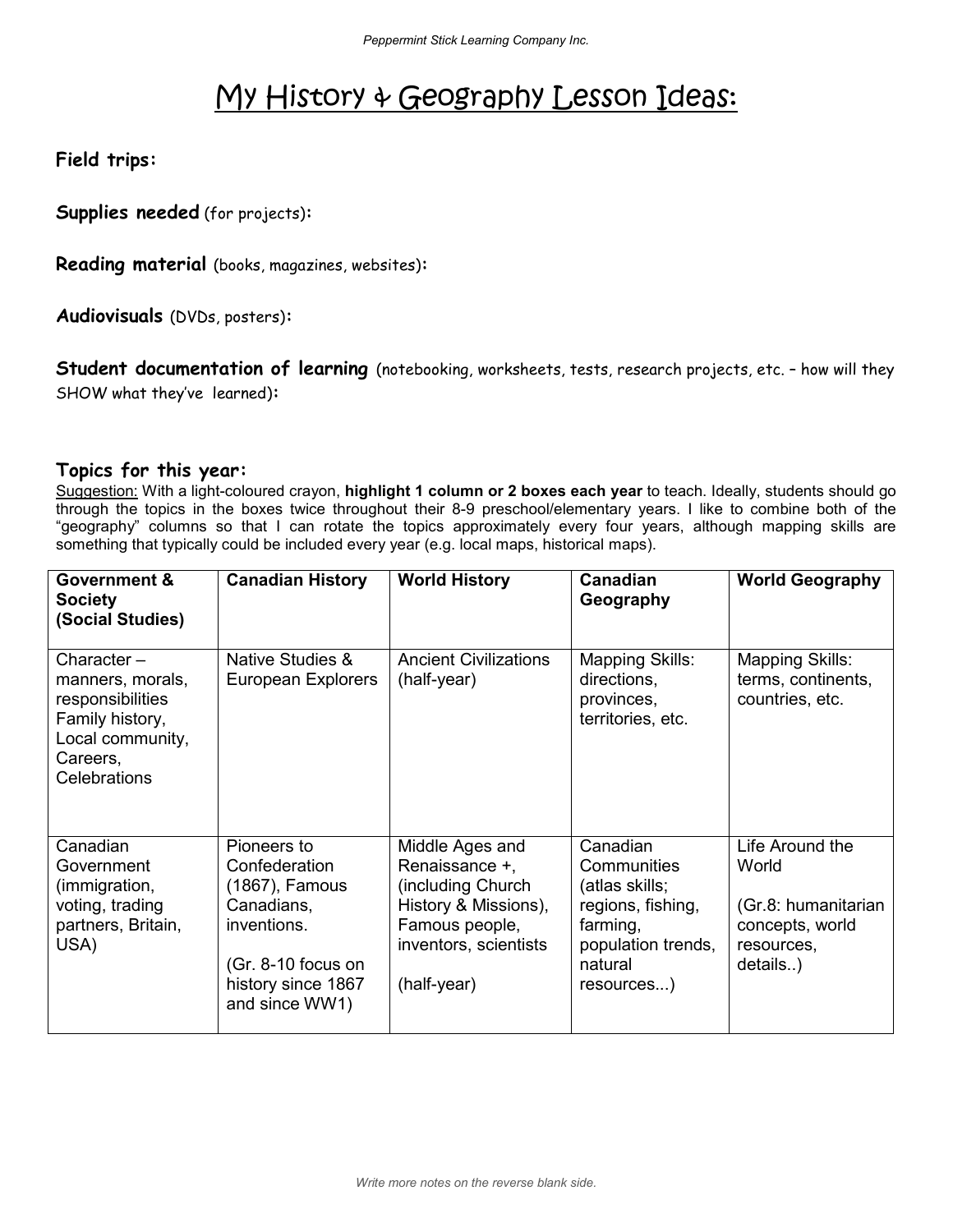## Teaching the Bible

*See the "Bible and Christian Education" section of our catalogue for resources relating to Bible verse memorization, teaching Bible lessons, reference helps, and apologetics resources. We also have a webpage for "freebies" and link to other Bible-based ministries and online resources.* 

#### Planning Ideas:

 $\triangleright$  With prayer, follow the Holy Spirit's leading to choose what Bible passages to read to or with your family and how to understand God's Word. There are 3 general types of Bible studies: 1. Go verse by verse through a book of the Bible 2. Do a character study on someone and learn cross-referencing skills 3. Do a topical study on an issue of current interest to your family. The only book you really need for Bible study is the Bible itself (2 Peter 1:3, 1 John 2:27). All other



- resources are "extras" and should be remembered as such. If you want something "hands-on" for your children to do on a regular basis, it can be as simple as teaching them to highlight and colour-code key verses.
- "Extras": Begin to build a collection of resources in a special box(es). Include reproducible activity worksheets & colouring books, flashcard lessons/stories on paper or on disc/Powerpoint, craft patterns, puppets and scripts, Bible memory cards, game ideas, song visuals, outlined hand-outs for various ages, and other odds and ends. Organize your materials according to Old Testament or New Testament Bible stories or Bible-based topics such as "Creation", "Missions", "The Bible", etc. You can find resources like these at a conference or online from Bible-based ministries. We sell a few too. Use these "extras" occasionally to supplement Bible lessons for your children.
- Singing or listening to songs which teach about the greatness of our God is one of the simplest things to do and you can coordinate it with the Bible lesson topic of the day. A hymn book and chorus books are helpful.
- $\triangleright$  Keeping track of memory verses with stickers or David Emke's artwork (see picture above and our catalogue) is another simple and sweet way of teaching God's Word to your children.
- $\triangleright$  Often parents want to focus on manners and character education to raise a child to be "good." It IS very important to teach good manners and right attitudes. However, character education should be taught with the following understanding, as stated by Dr. Howard Hendricks: "To expect a child to live the Christian life when he does not possess it is to mock him. Until the Holy Spirit takes up residence in a person's heart, he cannot live pleasing to God." (quote found in *Preschoolers Can Know God* teacher's manual, Child Evangelism Fellowship, 2004, page 6.) Dr. Hendrick's comment is supported by Romans 8:7-8. When anyone, young or old, has Christ in his or her heart by faith (Ephesians 3:17), then God gives them the power to live a godly life. But no one can live pleasing to Him without Him. Even the good deeds that people try to do in their own strength is not acceptable to God for righteousness. (Isaiah 64:6). We need to believe/depend on Jesus Christ as our Saviour and Lord. God doesn't just "fix" our old nature, He gives us a brand new one when we repent of our sin and believe the gospel! (2 Corinthians 5:17) *The first step in teaching "character education"* is to explain to a child what sin is, that Jesus died to take away that sin and its punishment and rose again to offer us new life. Each of us as a choice. True Christianity is not an inherited religion or one where parents can make the decision for the child. Instead it is a personal relationship—as Uncle Charlie (CBH Ministries) often said, "God has no grandchildren—just children." As parents we can only lovingly pray for our children for God to help them understand and faithfully tell them of His wonderful works as we teach them His truth.

#### About Us:

Peppermint Stick Learning Company Inc. is a home-based business owned by Joy and Rob Delmore that publishes and sells educational-related products focusing on CANADIAN content. We began in 2007 to preview and to develop educational resources designed for individual and small group situations. Joy is a home school mom and the main author/illustrator of the PSLC curriculum and various immediate and extended family members have helped with the development of those resources. Most are available in either printed format or in pdf format.

 "Lessons that stick with a refreshing touch of sweetness" means that we try to provide fun and straightforward curriculum that helps lessons to "stick" by incorporating a VARIETY of hands-on, written, and auditory methods to reach any kind of learning style. We believe that every child learns best this way, regardless of their strengths, and that it makes learning together as individuals who are different from one another, easier for the teacher and more fun for the students. We also encourage families to learn together daily from the Bible which is refreshing to our lives and "sweeter also than the honey and the honeycomb" (see Psalm 19:7-10, 119:103). Some of our curriculum and all of our family/church resources have Biblical content; we desire to uphold the unchangeable truth of God's Word and Biblical principles for everyday life. (For our Statement of Faith and Educational Philosophy, please see our website.)